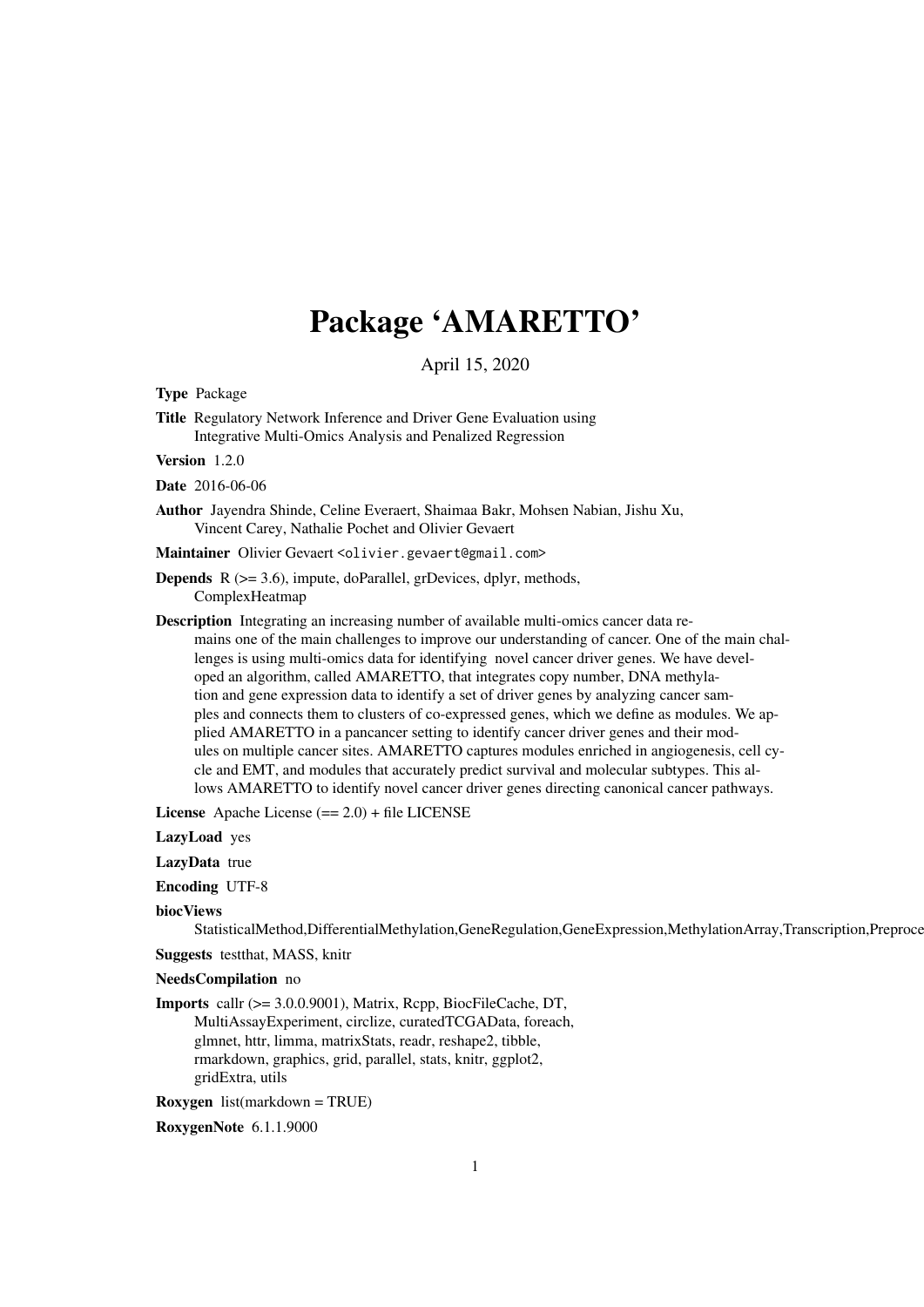LinkingTo Rcpp VignetteBuilder knitr git\_url https://git.bioconductor.org/packages/AMARETTO git\_branch RELEASE\_3\_10 git\_last\_commit 8b0d34e git\_last\_commit\_date 2019-11-26 Date/Publication 2020-04-14

## R topics documented:

| Index | 14 |
|-------|----|

AMARETTO\_CreateModuleData

*AMARETTO\_CreateModuleData*

#### Description

AMARETTO\_CreateModuleData

#### Usage

AMARETTO\_CreateModuleData(AMARETTOinit, AMARETTOresults)

#### Arguments

```
AMARETTOinit List output from AMARETTO_Initialize().
AMARETTOresults
```
List output from AMARETTO\_Run()

### Value

result

<span id="page-1-0"></span>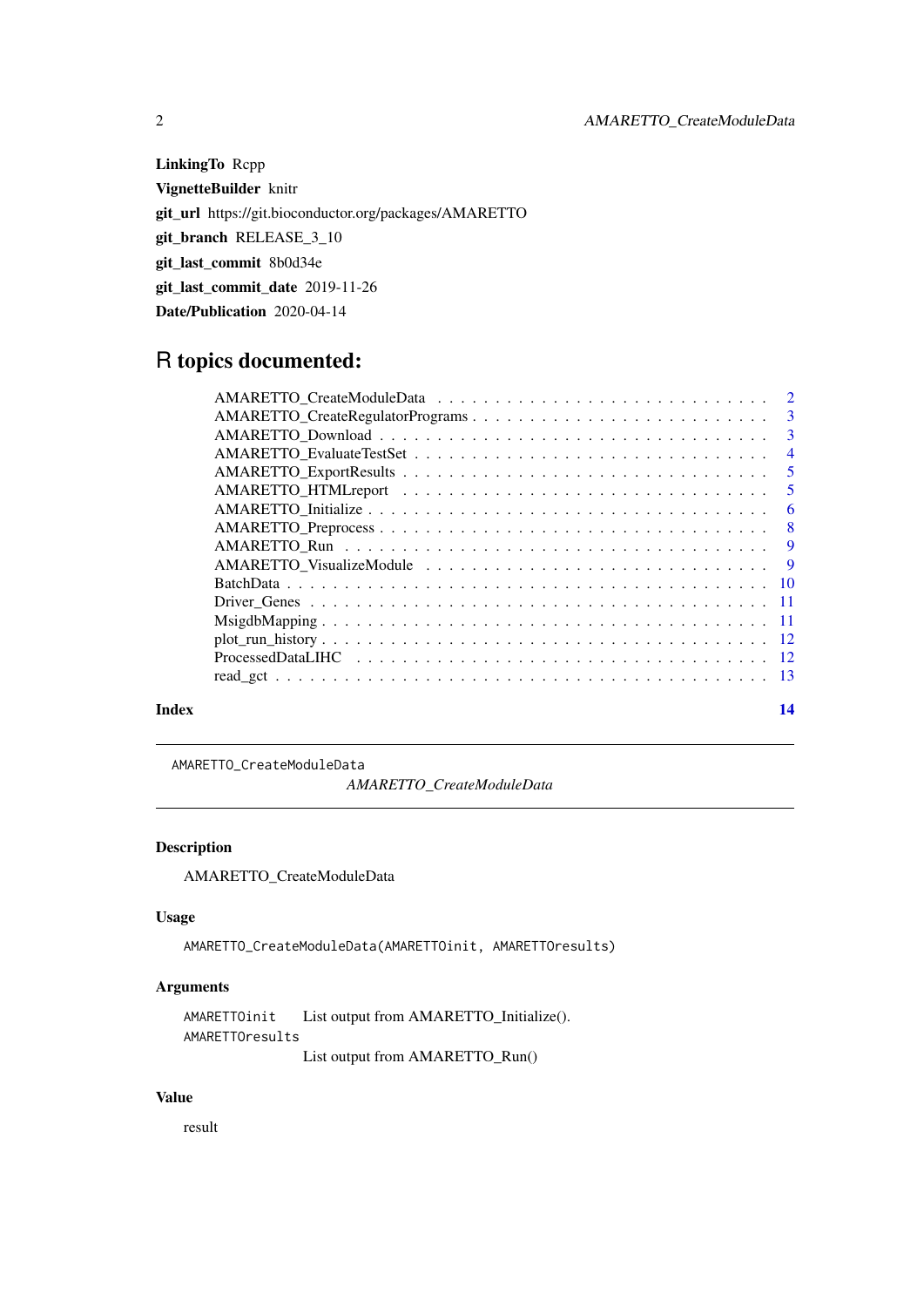#### <span id="page-2-0"></span>Examples

```
data('ProcessedDataLIHC')
AMARETTOinit <- AMARETTO_Initialize(ProcessedData = ProcessedDataLIHC,
                                    NrModules = 2, VarPercentage = 50)
AMARETTOresults <- AMARETTO_Run(AMARETTOinit)
AMARETTO_MD <- AMARETTO_CreateModuleData(AMARETTOinit, AMARETTOresults)
```
AMARETTO\_CreateRegulatorPrograms *AMARETTO\_CreateRegulatorPrograms*

#### Description

AMARETTO\_CreateRegulatorPrograms

#### Usage

```
AMARETTO_CreateRegulatorPrograms(AMARETTOinit, AMARETTOresults)
```
#### Arguments

```
AMARETTOinit List output from AMARETTO_Initialize().
AMARETTOresults
                List output from AMARETTO_Run()
```
#### Value

result

#### Examples

```
data('ProcessedDataLIHC')
AMARETTOinit <- AMARETTO_Initialize(ProcessedData = ProcessedDataLIHC,
                                    NrModules = 2, VarPercentage = 50)
AMARETTOresults <- AMARETTO_Run(AMARETTOinit)
AMARETTO_RP <- AMARETTO_CreateRegulatorPrograms(AMARETTOinit,AMARETTOresults)
```
AMARETTO\_Download *AMARETTO\_Download*

#### Description

Downloading TCGA dataset for AMARETTO analysis

#### Usage

```
AMARETTO_Download(CancerSite = "CHOL",
 TargetDirectory = TargetDirectory)
```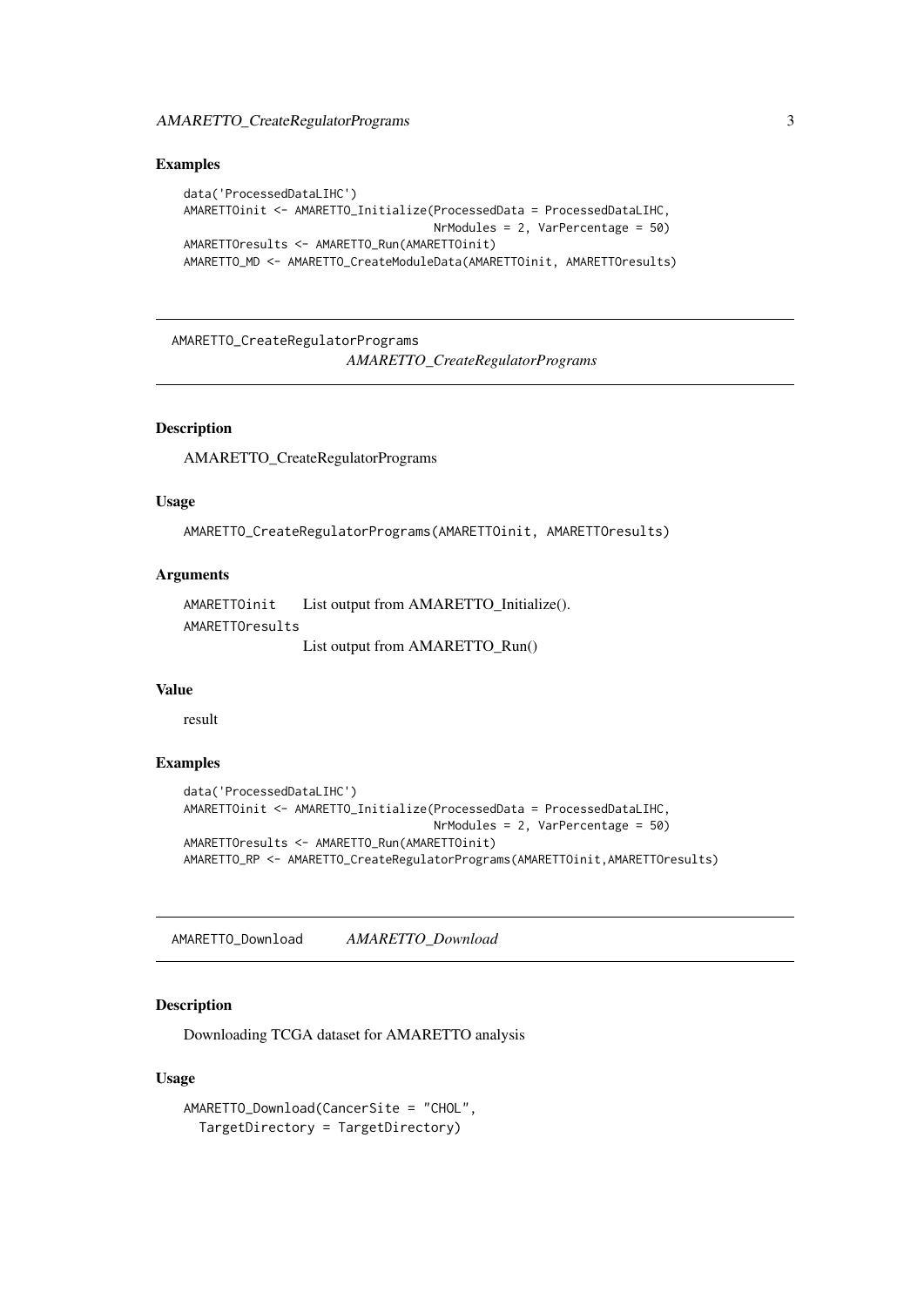#### Arguments

```
CancerSite TCGA cancer code for data download
TargetDirectory
                Directory path to download data
```
#### Value

result

#### Examples

```
TargetDirectory <- file.path(getwd(),"Downloads/");dir.create(TargetDirectory)
CancerSite <- 'CHOL'
DataSetDirectories <- AMARETTO_Download(CancerSite,TargetDirectory = TargetDirectory)
```

```
AMARETTO_EvaluateTestSet
```
*AMARETTO\_EvaluateTestSet*

#### Description

Code to evaluate AMARETTO on a new gene expression test set. Uses output from AMARETTO\_Run() and CreateRegulatorData().

#### Usage

```
AMARETTO_EvaluateTestSet(AMARETTOresults = AMARETTOresults,
 MA Data TestSet = MA Data TestSet.
  RegulatorData_TestSet = RegulatorData_TestSet)
```
#### Arguments

AMARETTOresults AMARETTO output from AMARETTO\_Run(). MA\_Data\_TestSet Gene expression matrix from a test set (that was not used in AMARETTO\_Run()). RegulatorData\_TestSet Test regulator data from CreateRegulatorData().

#### Value

result

#### Examples

```
data('ProcessedDataLIHC')
AMARETTOinit <- AMARETTO_Initialize(ProcessedData = ProcessedDataLIHC,
                                    NrModules = 2, VarPercentage = 50)
AMARETTOresults <- AMARETTO_Run(AMARETTOinit)
AMARETTOtestReport <- AMARETTO_EvaluateTestSet(AMARETTOresults = AMARETTOresults,
                                           MA_Data_TestSet = AMARETTOinit$MA_matrix_Var,
```
RegulatorData\_TestSet = AMARETTOinit\$RegulatorData)

<span id="page-3-0"></span>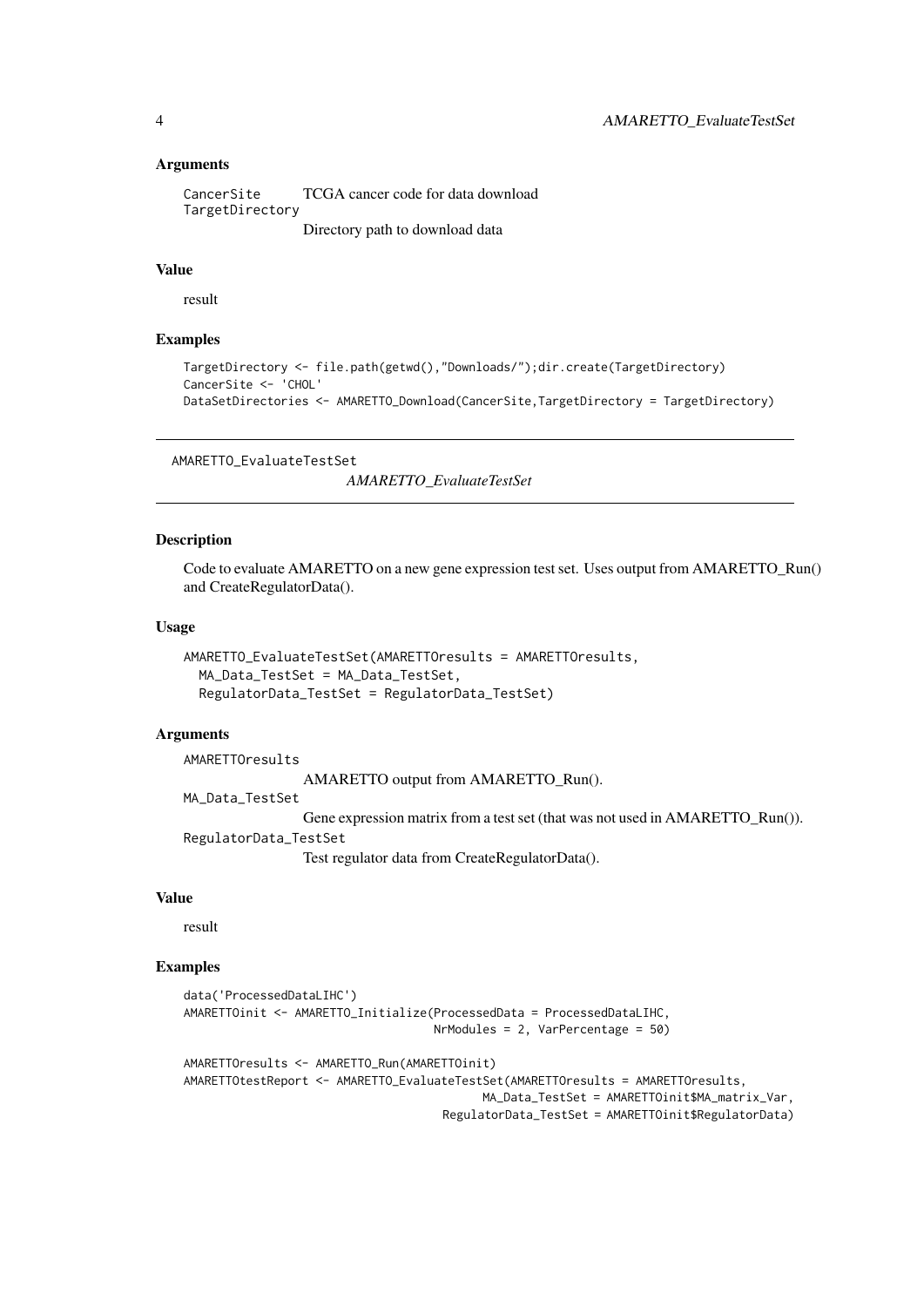<span id="page-4-0"></span>AMARETTO\_ExportResults

*AMARETTO\_ExportResults*

#### Description

Retrieve a download of all the data linked with the run (including heatmaps)

#### Usage

```
AMARETTO_ExportResults(AMARETTOinit, AMARETTOresults, data_address,
 Heatmaps = TRUE, CN\_matrix = NULL, MET\_matrix = NULL
```
#### Arguments

|                 | AMARETTOinit AMARETTO initialize output |  |  |
|-----------------|-----------------------------------------|--|--|
| AMARETTOresults |                                         |  |  |
|                 | <b>AMARETTO</b> results output          |  |  |
| data_address    | Directory to save data folder           |  |  |
| Heatmaps        | Output heatmaps as pdf                  |  |  |
| CNV_matrix      | CNV matrix                              |  |  |
| MET_matrix      | MET matrix                              |  |  |

#### Value

result

#### Examples

```
data('ProcessedDataLIHC')
TargetDirectory <- file.path(getwd(),"Downloads/");dir.create(TargetDirectory)
AMARETTOinit <- AMARETTO_Initialize(ProcessedData = ProcessedDataLIHC,
                                    NrModules = 2, VarPercentage = 50)
```
AMARETTOresults <- AMARETTO\_Run(AMARETTOinit) AMARETTO\_ExportResults(AMARETTOinit,AMARETTOresults,TargetDirectory,Heatmaps = FALSE)

AMARETTO\_HTMLreport *AMARETTO\_HTMLreport*

#### Description

Retrieve an interactive html report, including gene set enrichment analysis if asked for.

#### Usage

```
AMARETTO_HTMLreport(AMARETTOinit, AMARETTOresults, ProcessedData,
  show_row_names = FALSE, SAMPLE_annotation = NULL, ID = NULL,
 hyper_geo_test_bool = FALSE, hyper_geo_reference = NULL,
 output_address = "./", MSIGDB = TRUE, driverGSEA = TRUE,
 phenotype_association_table = NULL)
```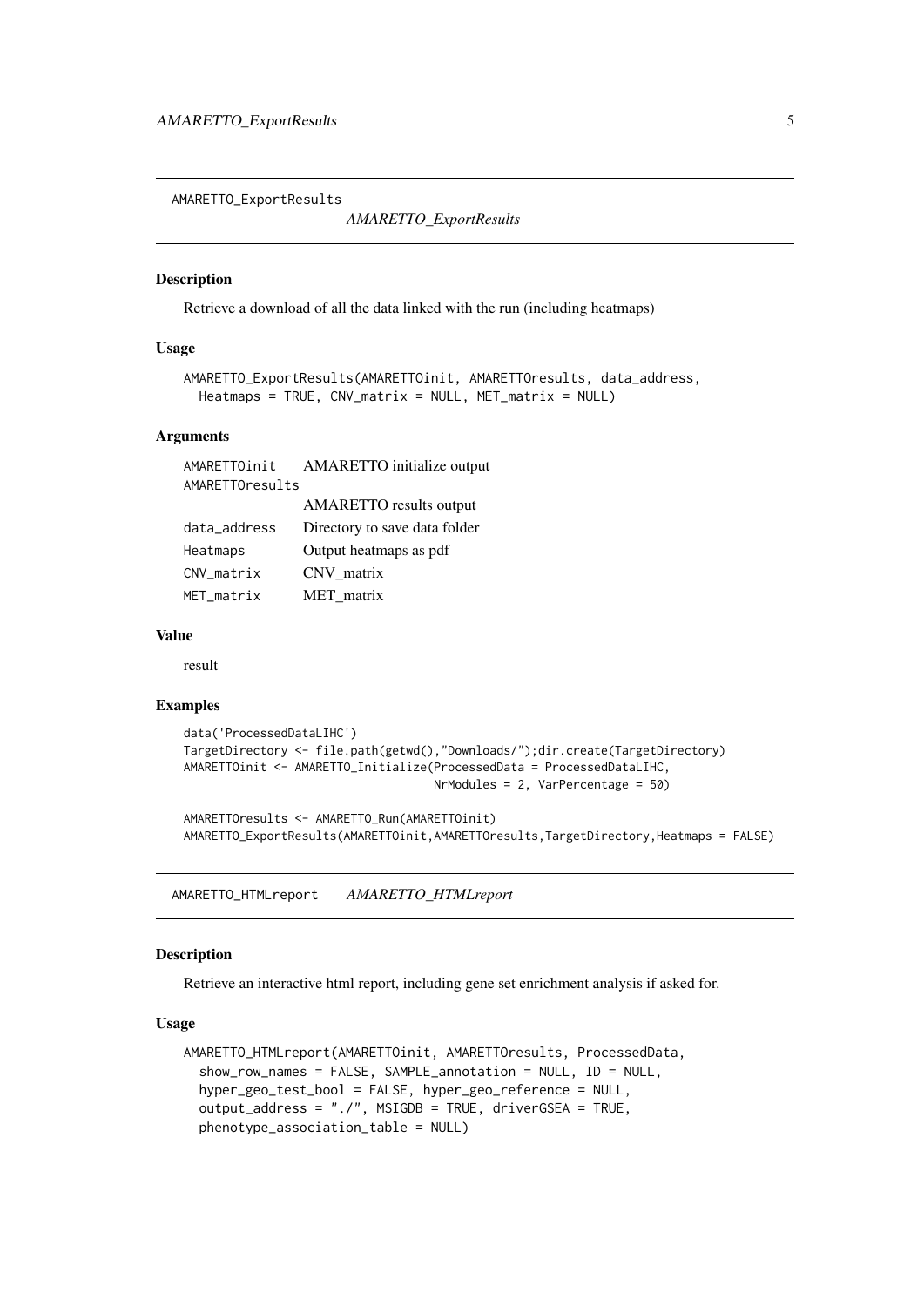#### Arguments

|                             | AMARETTOinit AMARETTO initialize output                                                                                      |
|-----------------------------|------------------------------------------------------------------------------------------------------------------------------|
| AMARETTOresults             |                                                                                                                              |
|                             | <b>AMARETTO</b> results output                                                                                               |
|                             | ProcessedData List of processed input data                                                                                   |
|                             | show_row_names if True, sample names will appear in the heatmap                                                              |
| SAMPLE_annotation           |                                                                                                                              |
|                             | SAMPLE annotation will be added to heatmap                                                                                   |
| ID                          | ID column of the SAMPLE annotation data frame                                                                                |
| hyper_geo_test_bool         |                                                                                                                              |
|                             | Boolean if a hyper geometric test needs to be performed. If TRUE provide a<br>GMT file in the hyper_geo_reference parameter. |
| hyper_geo_reference         |                                                                                                                              |
|                             | GMT file with gene sets to compare with.                                                                                     |
|                             | output_address Output directory for the html files.                                                                          |
| MSIGDB                      | TRUE if gene sets were retrieved from MSIGDB. Links will be created in the<br>report.                                        |
| driverGSEA                  | if TRUE, module drivers will also be included in the hypergeometric test.                                                    |
| phenotype_association_table |                                                                                                                              |
|                             | a Data Frame, containing all modules phenotype association data. Optional.                                                   |

#### Value

result

#### Examples

```
## Not run:
data('ProcessedDataLIHC')
AMARETTOinit <- AMARETTO_Initialize(ProcessedData = ProcessedDataLIHC,
                                    NrModules = 2, VarPercentage = 50)
AMARETTOresults <- AMARETTO_Run(AMARETTOinit)
AMARETTO_HTMLreport(AMARETTOinit= AMARETTOinit,AMARETTOresults= AMARETTOresults,
                    ProcessedData = ProcessedDataLIHC,
                    hyper_geo_test_bool=FALSE,
                    output_address='./')
```
## End(Not run)

AMARETTO\_Initialize *AMARETTO\_Initialize (version: reorder and filter MA\_Matrix)*

#### Description

Code used to initialize the seed clusters for an AMARETTO run. Requires processed gene expressiosn (rna-seq or microarray), CNV (usually from a GISTIC run), and methylation (from MethylMix, provided in this package) data. Uses the function CreateRegulatorData() and results are fed into the function AMARETTO\_Run().

<span id="page-5-0"></span>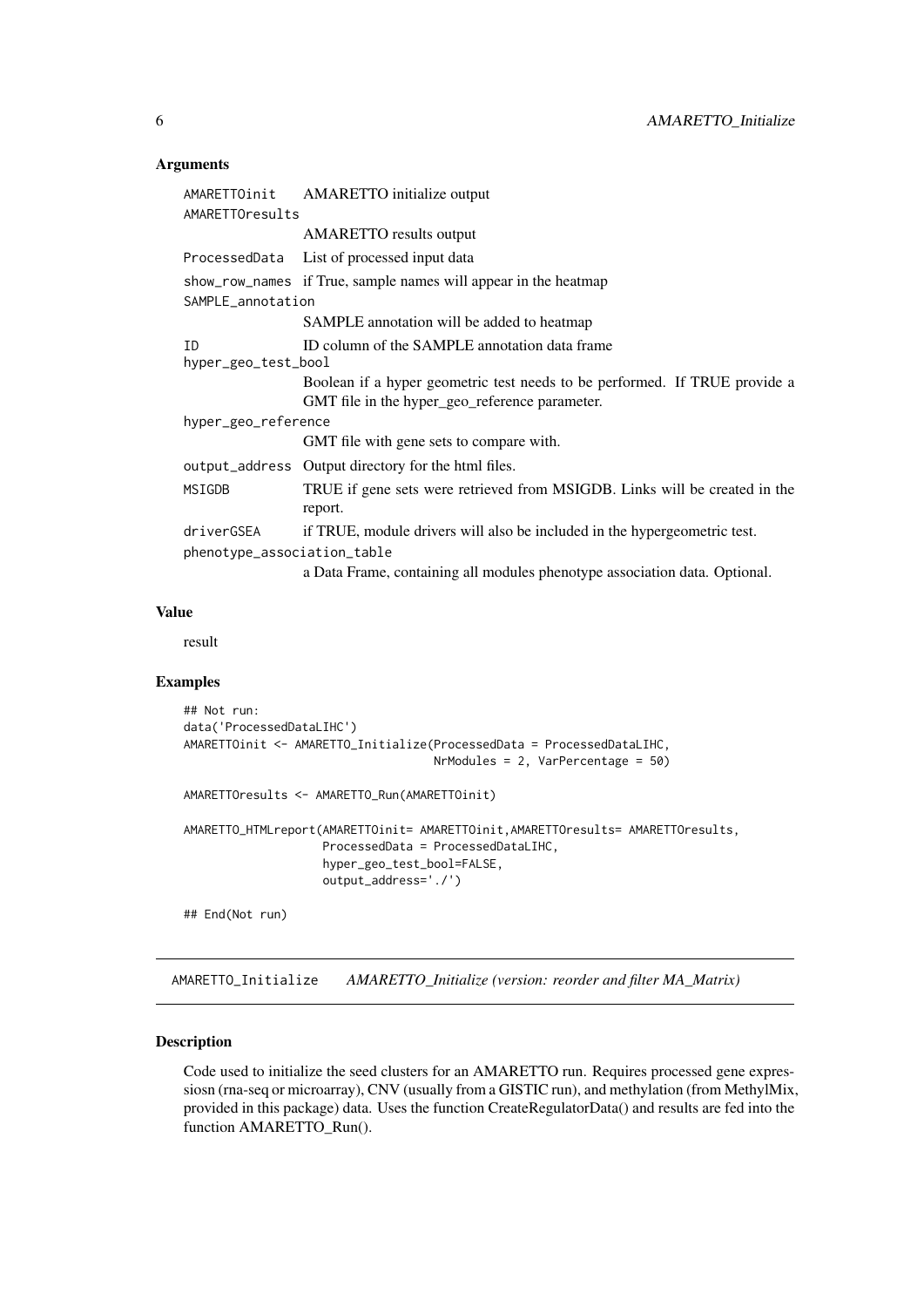#### Usage

```
AMARETTO_Initialize(ProcessedData = ProcessedData, Driver_list = NULL,
  NrModules, VarPercentage, PvalueThreshold = 0.001,
  RsquareThreshold = 0.1, pmax = 10, NrCores = 1, OneRunStop = 0,
  method = "union", random_seeds = NULL, convergence_cutoff = 0.01)
```
#### Arguments

| ProcessedData      | List of Expression, CNV and MethylMix data matrices, with genes in rows and<br>samples in columns.                                                                                                                                                                                                                                                                                   |
|--------------------|--------------------------------------------------------------------------------------------------------------------------------------------------------------------------------------------------------------------------------------------------------------------------------------------------------------------------------------------------------------------------------------|
| Driver_list        | Custom list of driver genes to be considered in analysis                                                                                                                                                                                                                                                                                                                             |
| NrModules          | How many gene co-expression modules should AMARETTO search for? Usu-<br>ally around 100 is acceptable, given the large number of possible driver-passenger<br>gene combinations.                                                                                                                                                                                                     |
| VarPercentage      | Minimum percentage by variance for filtering of genes; for example, 75% would<br>indicate that the CreateRegulatorData() function only analyses genes that have<br>a variance above the 75th percentile across all samples.                                                                                                                                                          |
| PvalueThreshold    |                                                                                                                                                                                                                                                                                                                                                                                      |
|                    | Threshold used to find relevant driver genes with CNV alterations: maximal<br>p-value.                                                                                                                                                                                                                                                                                               |
| RsquareThreshold   |                                                                                                                                                                                                                                                                                                                                                                                      |
|                    | Threshold used to find relevant driver genes with CNV alterations: minimal R-<br>square value between CNV and gene expression data.                                                                                                                                                                                                                                                  |
| pmax               | 'pmax' variable for glmnet function from glmnet package; the maximum num-<br>ber of variables aver to be nonzero. Should not be changed by user unless she/he<br>fully understands the AMARETTO algorithm and how its parameters choices<br>affect model output.                                                                                                                     |
| <b>NrCores</b>     | A numeric variable indicating the number of computer/server cores to use for<br>paralellelization. Default is 1, i.e. no parallelization. Please check your com-<br>puter or server's computing capacities before increasing this number. Paral-<br>lelization is done via the RParallel package. Mac vs. Windows environments<br>may behave differently when using parallelization. |
| OneRunStop         | OneRunStop                                                                                                                                                                                                                                                                                                                                                                           |
| method             | Perform union or intersection of the driver genes evaluated from the input data<br>matrices and custom driver gene list provided.                                                                                                                                                                                                                                                    |
| random_seeds       | A numeric vector of length 2, containing two seed numbers for randomization :<br>1st for kmeans and 2nd for glmnet                                                                                                                                                                                                                                                                   |
| convergence_cutoff |                                                                                                                                                                                                                                                                                                                                                                                      |
|                    | A numeric value (E.g. 0.01) representing the fraction of the total number of<br>genes, in which, The algorithm is considered reaching convergence and will<br>stop, if Nr of Gene-replacements in an iteration falls below this threshold * total<br>number of genes.                                                                                                                |

#### Value

result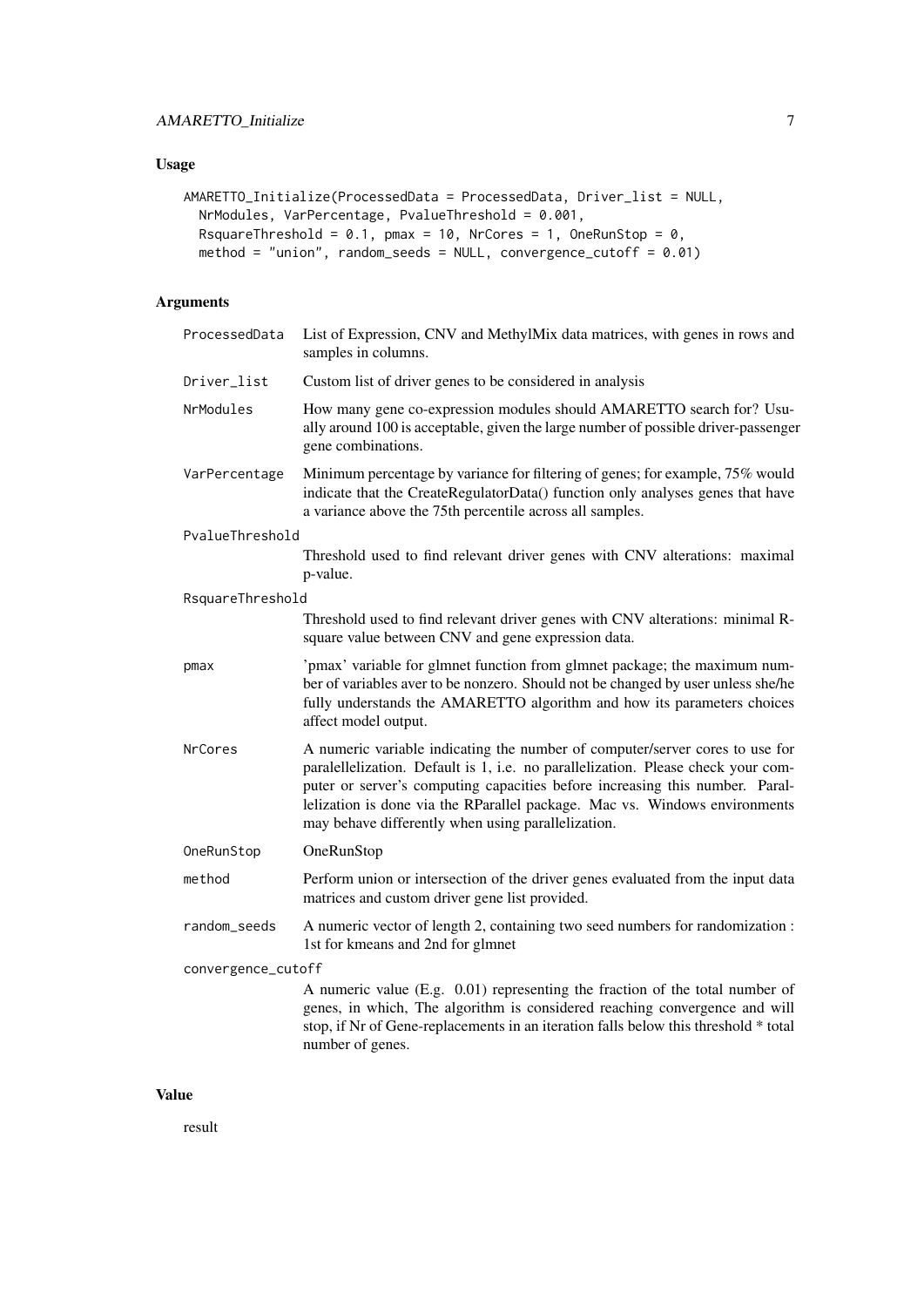#### Examples

```
data('ProcessedDataLIHC')
data('Driver_Genes')
AMARETTOinit <- AMARETTO_Initialize(ProcessedData = ProcessedDataLIHC,
                                    NrModules = 2, VarPercentage = 50)
## Not run:
AMARETTOinit <- AMARETTO_Initialize(ProcessedData = ProcessedDataLIHC,
                                    Driver_list = Driver_Genes[['MSigDB']],
                                    NrModules = 2, VarPercentage = 50)
```
## End(Not run)

AMARETTO\_Preprocess *AMARETTO\_Preprocess*

#### Description

Wrapper code that analyzes process TCGA GISTIC (CNV) and gene expression (rna-seq or microarray) data via one call

#### Usage

```
AMARETTO_Preprocess(DataSetDirectories = DataSetDirectories,
 BatchData = BatchData)
```
#### Arguments

| DataSetDirectories |                           |  |
|--------------------|---------------------------|--|
|                    | <b>DataSetDirectories</b> |  |
| BatchData          | <b>BatchData</b>          |  |

#### Value

result

#### Examples

```
## Not run:
TargetDirectory <- "Downloads" # path to data download directory
CancerSite <- 'CHOL'
DataSetDirectories <- AMARETTO_Download(CancerSite,TargetDirectory)
ProcessedData <- AMARETTO_Preprocess(DataSetDirectories,BatchData)
```
## End(Not run)

<span id="page-7-0"></span>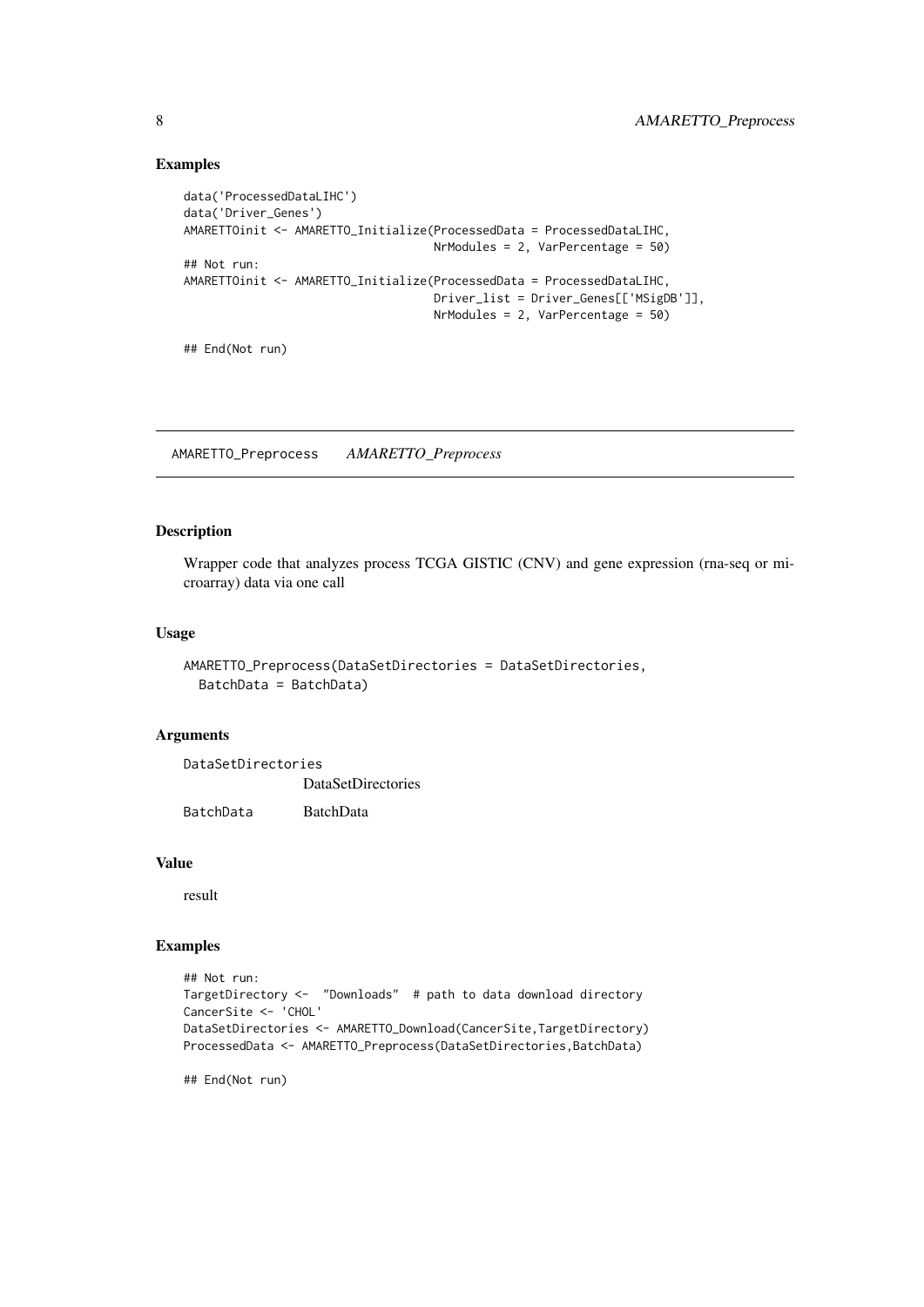<span id="page-8-0"></span>

| AMARETTO Run | AMARETTO Run Function to run AMARETTO, a statistical algo-              |
|--------------|-------------------------------------------------------------------------|
|              | rithm to identify cancer drivers by integrating a variety of omics data |
|              | from cancer and normal tissue.                                          |

#### Description

AMARETTO\_Run Function to run AMARETTO, a statistical algorithm to identify cancer drivers by integrating a variety of omics data from cancer and normal tissue.

#### Usage

```
AMARETTO_Run(AMARETTOinit)
```
#### Arguments

AMARETTOinit List output from AMARETTO\_Initialize().

#### Value

result

#### Examples

```
data('ProcessedDataLIHC')
AMARETTOinit <- AMARETTO_Initialize(ProcessedData = ProcessedDataLIHC,
                                    NrModules = 2, VarPercentage = 50)
AMARETTOresults <- AMARETTO_Run(AMARETTOinit)
```
AMARETTO\_VisualizeModule

*AMARETTO\_VisualizeModule*

#### Description

Function to visualize the gene modules

#### Usage

```
AMARETTO_VisualizeModule(AMARETTOinit, AMARETTOresults, ProcessedData,
 ModuleNr, show_row_names = FALSE, SAMPLE_annotation = NULL,
 ID = NULL, order_samples = NULL)
```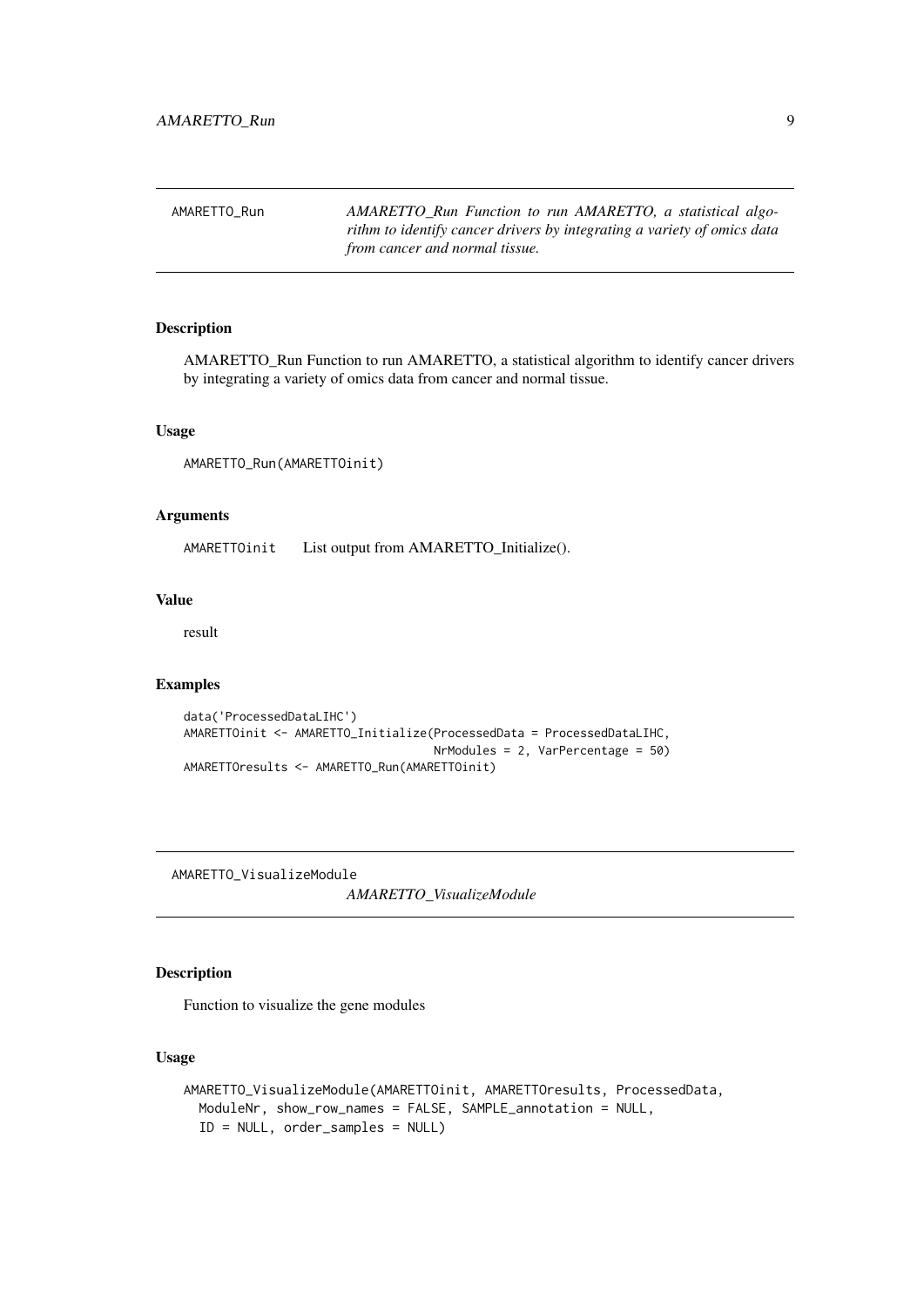#### Arguments

| AMARETTOinit      | List output from AMARETTO_Initialize().                      |  |  |  |
|-------------------|--------------------------------------------------------------|--|--|--|
| AMARETTOresults   |                                                              |  |  |  |
|                   | List output from AMARETTO_Run().                             |  |  |  |
| ProcessedData     | List of processed input data                                 |  |  |  |
| ModuleNr          | Module number to visualize.                                  |  |  |  |
|                   | show_row_names If TRUE, row names will be shown on the plot. |  |  |  |
| SAMPLE_annotation |                                                              |  |  |  |
|                   | Matrix or Dataframe with sample annotation                   |  |  |  |
| ID                | Column used as sample name                                   |  |  |  |
| order samples     | Order samples in heatmap by mean or by clustering            |  |  |  |

#### Value

result

#### Examples

```
data('ProcessedDataLIHC')
AMARETTOinit <- AMARETTO_Initialize(ProcessedData = ProcessedDataLIHC,
                                    NrModules = 2, VarPercentage = 50)
AMARETTOresults <- AMARETTO_Run(AMARETTOinit)
```

```
AMARETTO_VisualizeModule(AMARETTOinit = AMARETTOinit,AMARETTOresults = AMARETTOresults,
                         ProcessedData = ProcessedDataLIHC, ModuleNr = 1)
```
BatchData *BatchData*

#### Description

A dataset for conducting batch corerction in TCGA samples

#### Usage

BatchData

#### Format

A data frame with 23263 observations and 3 variables:

#### Source

<AMARETTO>

<span id="page-9-0"></span>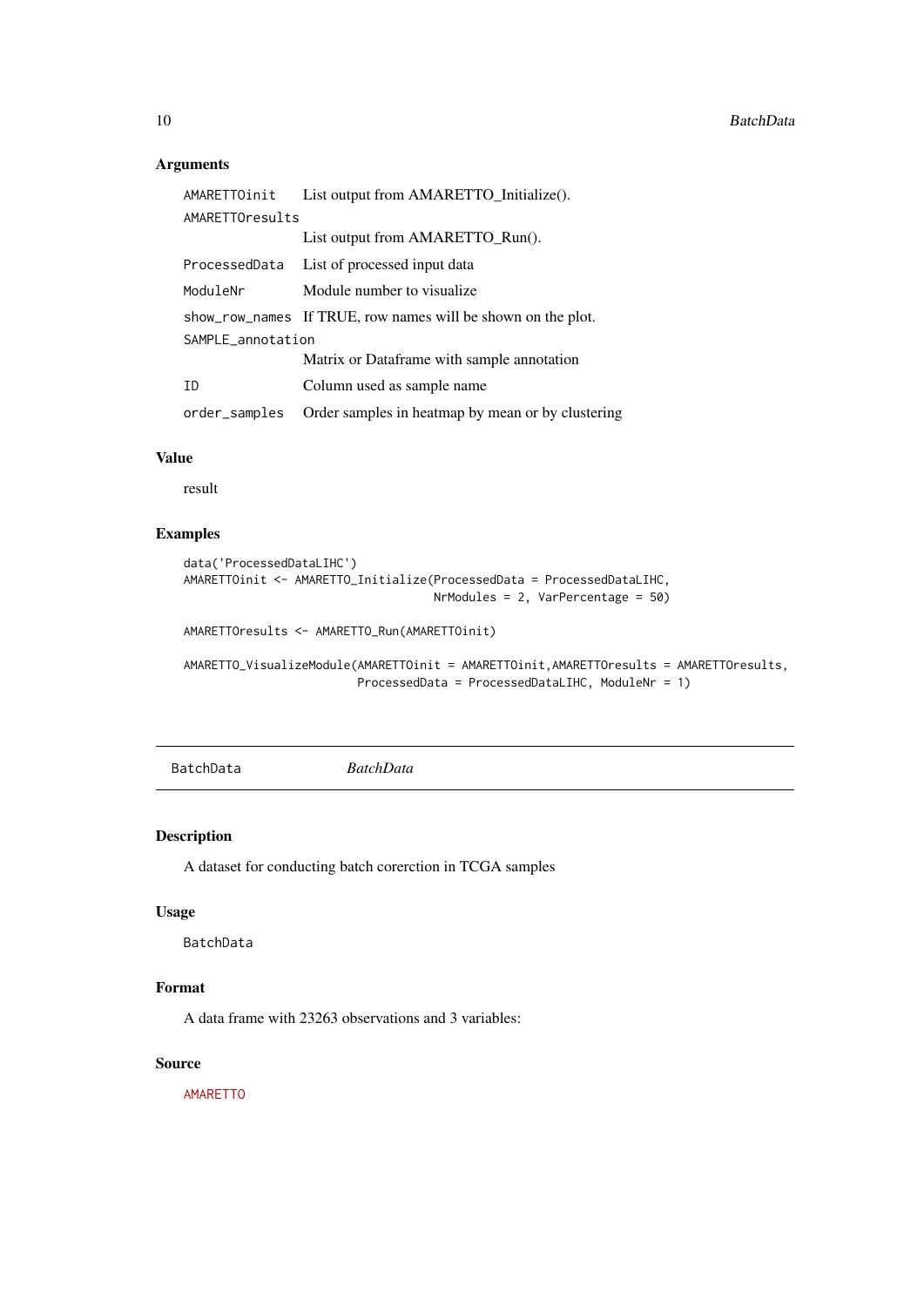<span id="page-10-0"></span>Driver\_Genes *Driver\_Genes*

### Description

A list of cancer driver genes described in literature.

#### Usage

Driver\_Genes

#### Format

List

#### Source

<AMARETTO>

MsigdbMapping *MsigdbMapping*

#### Description

A dataset containing all MSIGDB pathways and their descriptions. .

#### Usage

MsigdbMapping

#### Format

List

#### Source

<AMARETTO>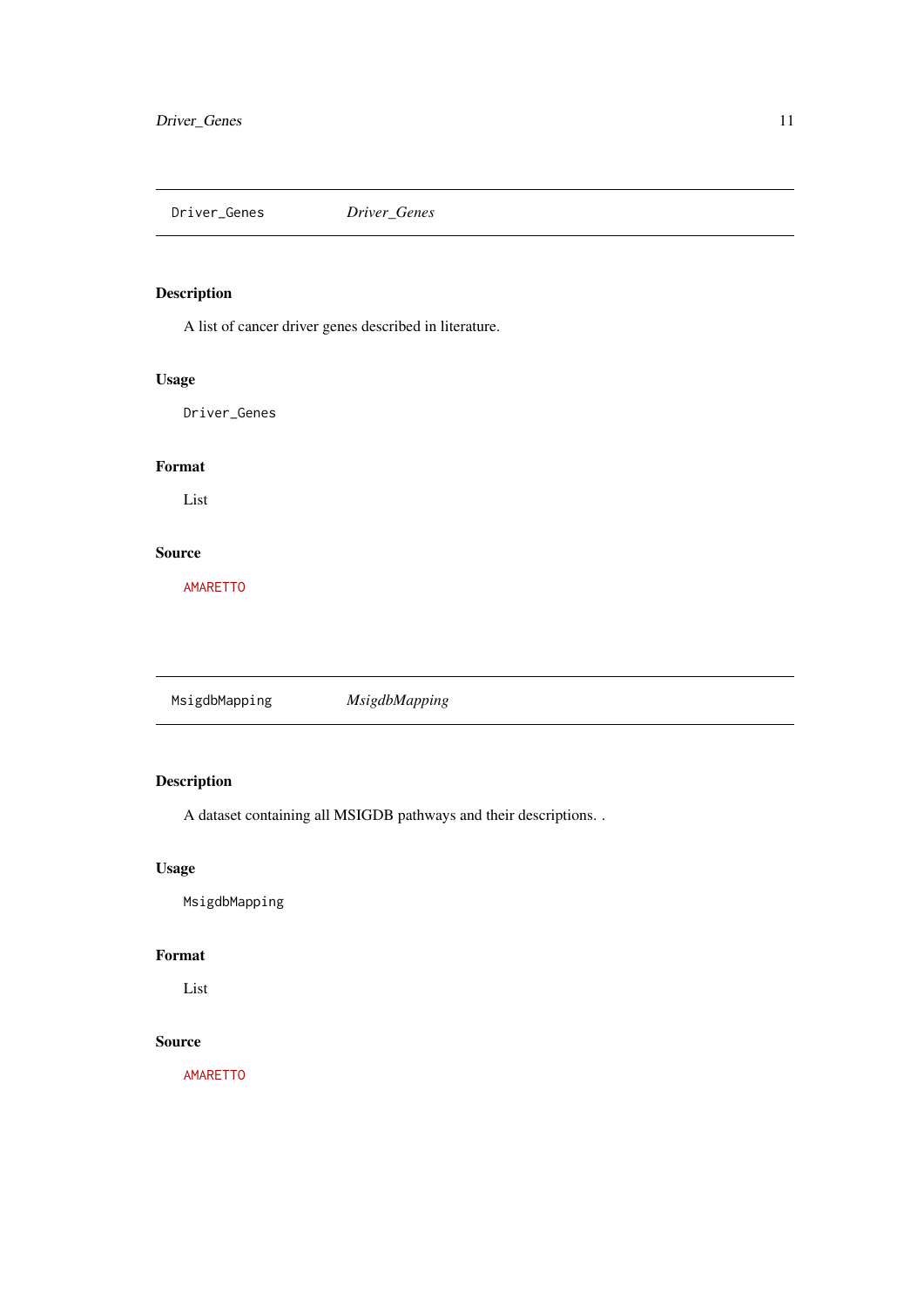<span id="page-11-0"></span>plot\_run\_history *Title plot\_run\_history*

#### Description

Title plot\_run\_history

#### Usage

```
plot_run_history(AMARETTOinit, AMARETTOresults)
```
#### Arguments

AMARETTOinit AMARETTO initialize output AMARETTOresults AMARETTO results output

#### Value

plot

#### Examples

```
data('ProcessedDataLIHC')
AMARETTOinit <- AMARETTO_Initialize(ProcessedData = ProcessedDataLIHC,
                                    NrModules = 2, VarPercentage = 50)
```
AMARETTOresults <- AMARETTO\_Run(AMARETTOinit)

```
plot_run_history(AMARETTOinit,AMARETTOresults)
```
ProcessedDataLIHC *ProcessedDataLIHC*

#### Description

A list of dataframes of processed toy example dataset from TCGA-LIHC.

#### Usage

ProcessedDataLIHC

#### Format

List

#### Source

<AMARETTO>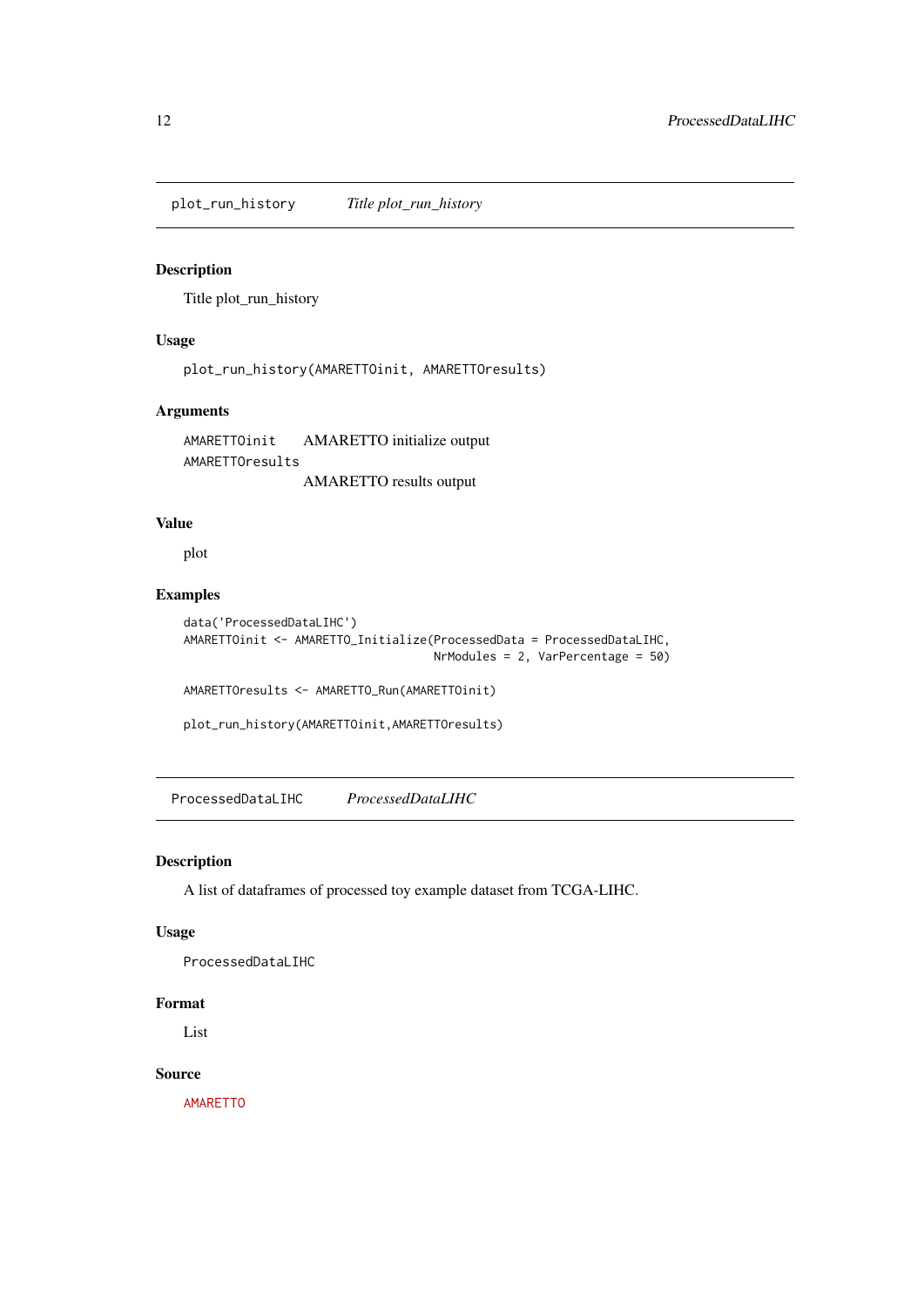<span id="page-12-0"></span>read\_gct *read\_gct*

### Description

Function to turn a .gct data files into a matrix format

#### Usage

read\_gct(file\_address)

#### Arguments

file\_address Address of the input gct file.

#### Value

result

#### Examples

data\_matrix<-read\_gct(file\_address="")